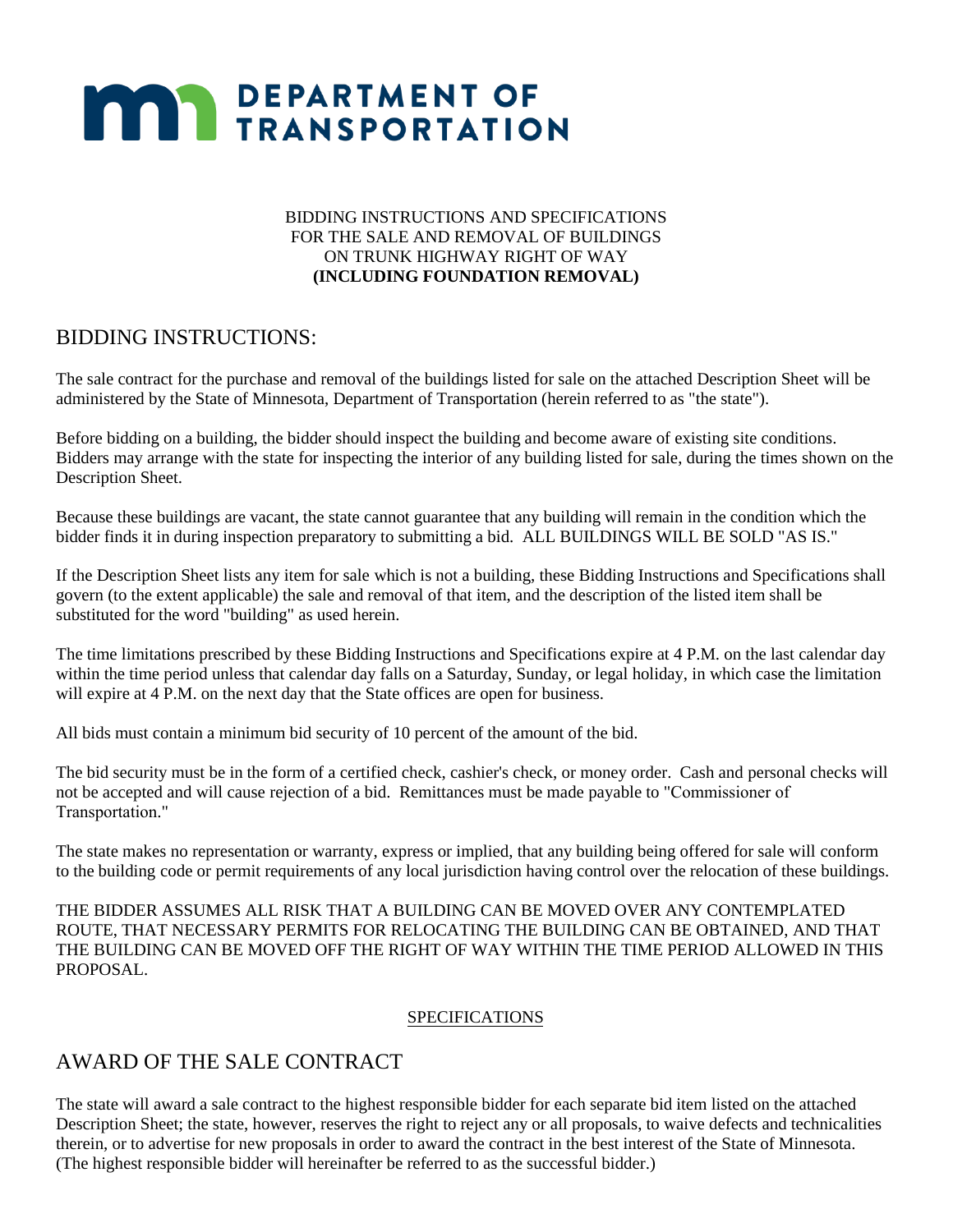Within 10 days after the bid opening, the state will notify the successful bidder by certified mail that his bid has been accepted. Bids may not be withdrawn during the 10 day period.

All bid securities except the bid security of the successful bidder will be returned within 10 calendar days after the date of the opening of bids. The bid security of the successful bidder will be used toward payment of the sale price.

In addition to paying the full sale price, the successful bidder must submit a performance bond in the amount specified on the Description Sheet. The performance bond may be in the form of a certified check, cashier's check, or money order made payable to "Commissioner of Transportation" (A Surety Bond, license or permit form of bond will not be accepted.) The bond will be held on deposit by the state to assure performance of the contract, and will be returned following completion of the contract (less deductions, if any, as described on pages 3 and 4).

Failure on the part of the successful bidder to pay the full sale price and to submit the required performance bond within 20 calendar days after the opening of bids shall be considered proof that the successful bidder has elected to abandon the purchase and forfeit the bid security, not as a penalty, but in liquidation of damages sustained by the State of Minnesota as a result of such failure.

Upon receipt of the full sale price and the performance bond, the state relinquishes ownership of the building to the successful bidder (subject, however, to the right of the state to dispose of the building upon default of the successful bidder as described on Page 4). Thereafter any damage to the building from fire, theft, vandalism, or other cause shall be at the risk of the successful bidder. If the building is damaged or destroyed prior to transfer of ownership, the sole remedy of the successful bidder shall be a return of the full sale price and the performance bond.

A bill of sale will be mailed to (or may be picked up by) the successful bidder. It is understood by the successful bidder that title to the building shall not create any right or title to the land upon which the building is now located.

All items listed for sale are subject to the Minnesota Sales Tax. The award letter to the successful bidder will specify the amount of sales tax due, based upon the bid price. (Bidders are consequently reminded to not include tax in the amount of their bid.)

### BUILDING REMOVAL AND SITE CLEANUP

The successful bidder shall furnish and pay for all labor, material, and equipment required for the removal of the building. All work shall be done in accordance with these specifications and in accordance with local ordinances and regulations. In the event there is a conflict between these specifications and local ordinances and regulations, the local ordinances and regulations shall govern.

The successful bidder shall, at the bidder's own expense, obtain all required licenses and permits for moving the building.

The successful bidder shall have the septic tank pumped and removed to meet MPCA disposal regulations. The successful bidder shall be responsible for obtaining any permits which may be required regarding the septic system and the area must be backfilled. The successful bidder shall make arrangements with utility or public service companies for removal of meters and other equipment owned by such companies.

The successful bidder shall be responsible for filling and sealing any well shaft serving (or formerly serving) the building. The well shaft must be filled and sealed for permanent abandonment in accordance with the rules set forth in the current Water Well Construction Code of the Minnesota Department of Health. (This work must be done by a licensed water well contractor. A list of such contractors is available from the Minnesota Department of Health.) The cost of this work shall be paid by the successful bidder. The successful bidder shall notify the local building inspector when this work has been completed. Copies of the well contractor's abandoned well report to the Department of Health shall be furnished to the building inspector and to the Department of Transportation representative for this sale.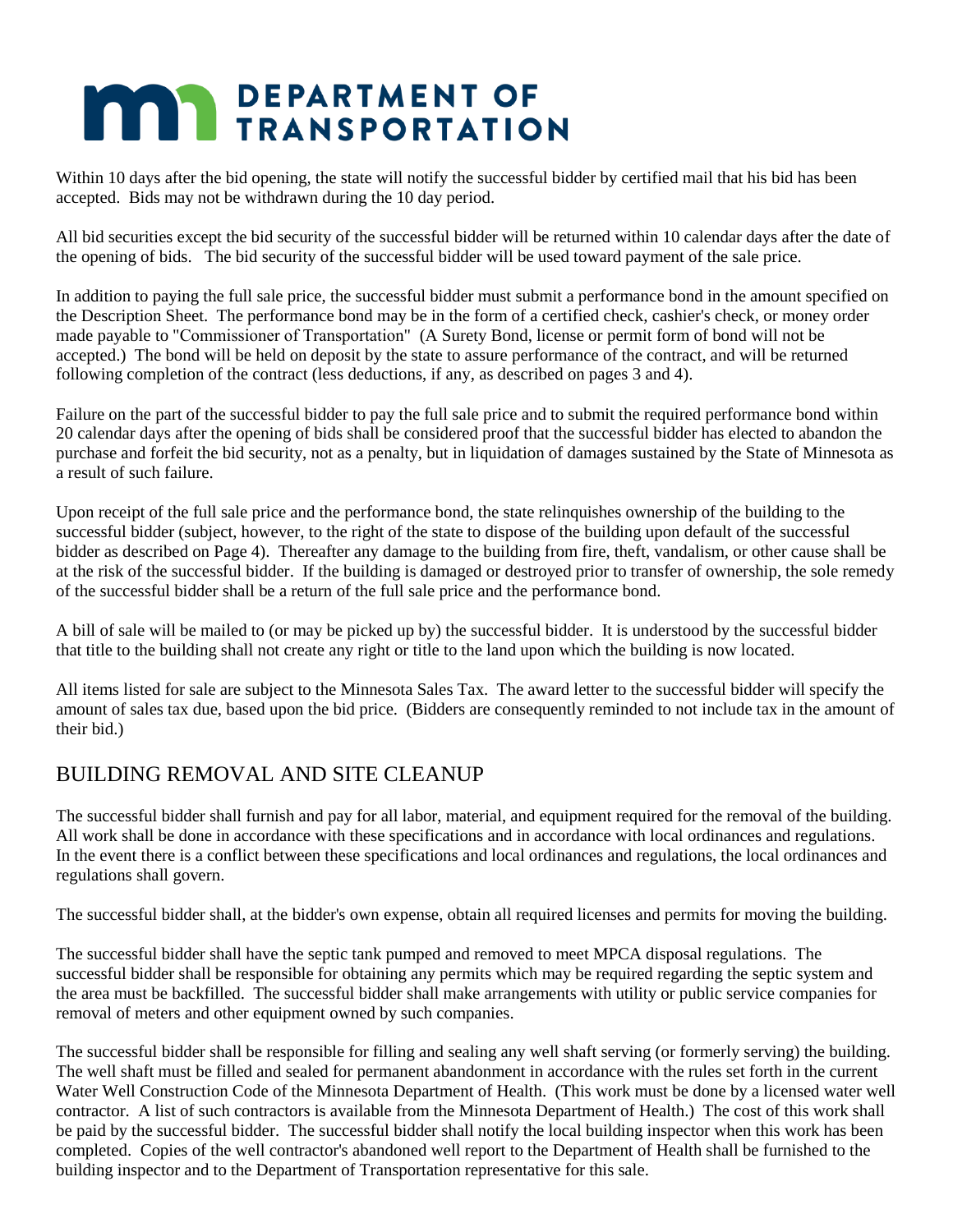#### *\* \* \* OR \* \* \**

The successful bidder shall have the municipal water service and sanitary sewer service connections into the building cut off and permanently sealed in accordance with the regulations and ordinances of the governmental jurisdiction in which the building is located. (Bidders are cautioned that most municipalities will require that the water service and sanitary sewer service connections must be cut off and plugged at the street main before a moving permit will be issued.) The successful bidder shall make arrangements with utility or public service companies for removal of meters and other equipment owned by such companies.

The furnace, laundry tubs, appliances, ducts, pipes, wiring, wood, wallboard, columns, and debris shall be removed from the basement.

The successful bidder shall at all times keep the premises free from the accumulation of waste materials and debris.

The successful bidder shall furnish and erect a woven wire, wood slat snow fence (or an approved substitute), approximately four feet in height completely enclosing the open basement. **The fence shall be erected on the same day that the building is pulled away from the foundation.** The fence must be kept in place until work begins on removal of the foundation.

The successful bidder shall notify the state within 24 hours following the removal of the building from the right of way. The state's authorized representative for receiving any notice provided for in these specifications shall be the person signing the award letter or the person designated in such letter.

The successful bidder shall remove the building foundation, including foundation walls, footings, and basement slabs; also steps, private sidewalks, on-grade concrete slabs, and concrete or asphalt driveways. The excavation remaining after removal of the building shall be filled to the level of the surrounding grade with clean granular-type fill material, properly sloped and compacted to allow drainage and prevent ponding of water.

The successful bidder shall be responsible to the state for the acts and omissions of the bidder's building mover and any other person or organization performing any of the work under a contract with the successful bidder.

The successful bidder agrees to indemnify and save harmless the state, its officers and employees from all suits, actions, and claims of any character brought because of injuries received or damages sustained by any person, persons, or property arising out of the removal operations; or in consequence of any neglect in safeguarding the site; or because of any act or omission, neglect, or misconduct of the successful bidder, or by any person or organization employed directly or indirectly by the successful bidder.

### DELAY IN REMOVING BUILDINGS

The successful bidder shall remove the building from the right of way on or before the Removal Date specified in this proposal.

Time being an essential element of the contract, the state will be entitled to damages for failure on the part of the successful bidder to remove the building on or before the Removal Date. Because of difficulty in making a precise determination of actual damages incurred, the successful bidder will be assessed a daily charge in the amount stipulated in this proposal (see Description Sheet), not as a penalty but as liquidated damages to compensate for the additional cost incurred. Liquidated damages will be assessed on a calendar day basis for each day that the building remains on the right of way after the Removal Date, and the cumulative daily charges will be deducted from the performance bond.